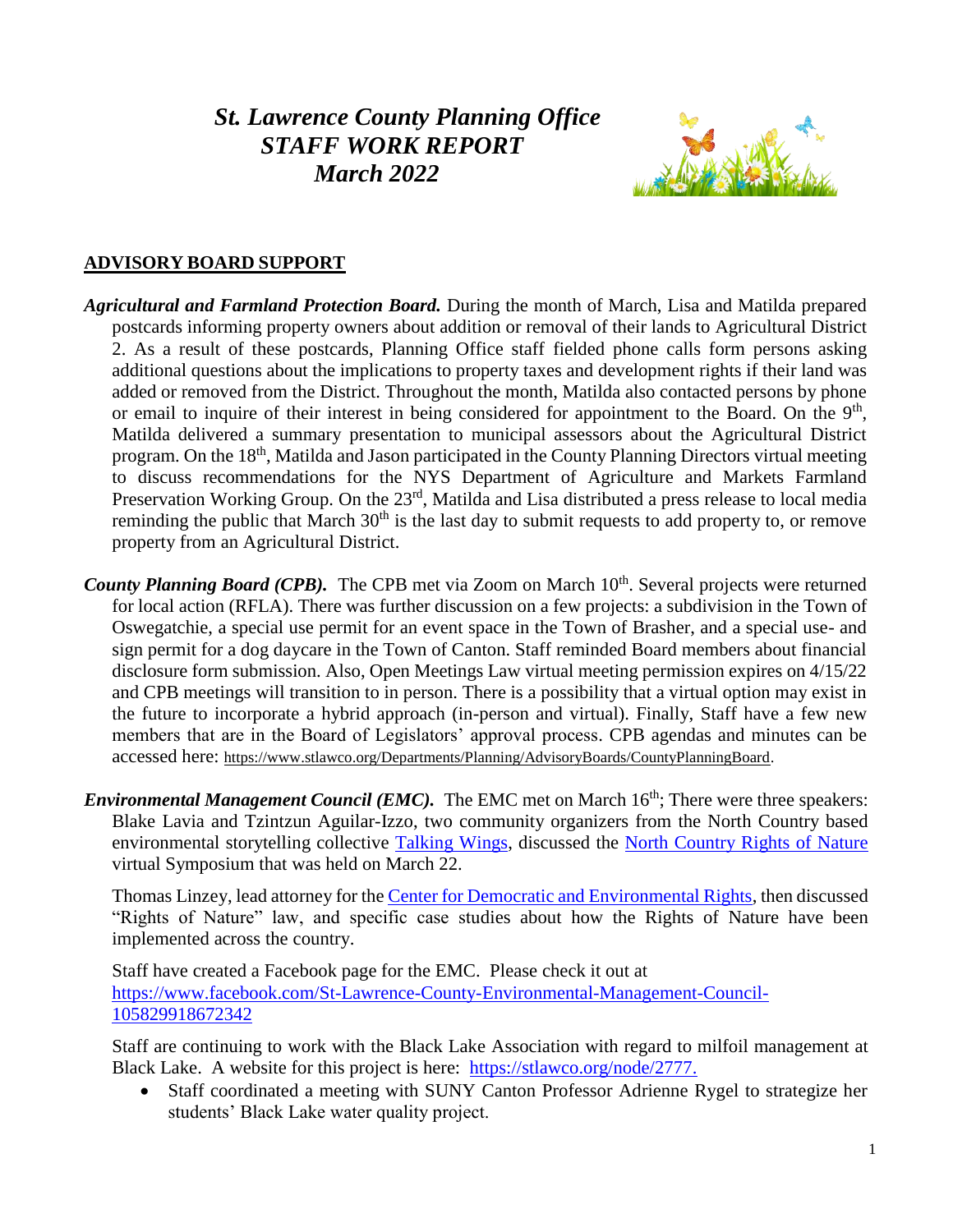Staff continue to work with four subcommittees, and the County's Youth Advisory Board, on a variety of projects, such as: pollinator gardens, NYS DEC Deer Management Program, Earth Day events, invasive species, and commenting on the [NYS Climate Action Council's Scoping Plan.](https://climate.ny.gov/Our-Climate-Act/Draft-Scoping-Plan) Also, Staff coordinate with speakers who present on a variety of environmental topics in monthly EMC meetings.

*EAB Task Force.* The Emerald Ash Borer Task Force did not meet during March. The next meeting of the EAB Task Force will be held on Friday, April  $15<sup>th</sup>$ .

*Fair Housing Task Force (FHTF).* The Fair Housing Task Force is planning to hold a public event for Fair Housing Month in April. In March, the Office forwarded biodata sheets to the Board Office for the reappointment of members to the Task Force. On or before the 10<sup>th</sup>, staff prepared and submitted a draft resolution to the Board Office for the County Legislators' consideration to proclaim April as Fair Housing month.

#### **BOARD OF LEGISLATORS**

*Countywide Broadband Assessment.* Staff continues to work with a BOL committee to develop an implementation plan for the completed [broadband study.](https://stlawco.org/Broadband-Study) In March, staff coordinated and participated in one Committee meeting; had six working sessions; participated in a webinar re: Federal infrastructure funds for broadband; and delivered public comments to the NYS Public Service Commission. The near-term goal is to validate and refine the list of unserved addresses in the County.

**Jones & Laughlin (J&L) Site.** Staff participated in a DEC technical conference call on March 24<sup>th</sup>.

*Riverview Towers Fire Relief Effort.* Staff assisted at the County EOC at Wadhams Hall March 9-12.

#### **COMMUNITY / ECONOMIC DEVELOPMENT**

*Community Development Block Grants (CDBG).* The Planning Office administers four open grants: the 23<sup>rd</sup> round of the Direct Homeownership Assistance Program; the third round of its Countywide Housing Rehabilitation Program (CHRP 3); the recently-funded SLC-CARES award to conduct housing rehabilitation for populations vulnerable to COVID-19; and the even more-recently awarded fourth round of the Countywide Housing Rehabilitation program (CHRP 4).

During March, the Planning Office received a Release of Funds for the SLC-CARES program.

Staff completed the Environmental Review for CHRP 4, and submitted a Request for Release of Funds (RROF) to OCR as part of getting CHRP 4 ready to expend funds.

The Office of Community Renewal notified the Planning Office that they would be monitoring the DHAP 23 and CHRP 3 programs in the month of April. Staff assembled and submitted grant materials that will be reviewed during the auditing process in April.

*Lead Hazard Abatement Program*. This \$1 million award from the US Department of Housing and Urban Development (HUD) is providing lead-based paint stabilization, or abatement assistance, to low- and moderate-income households throughout the county. By the end of March, the Planning Office reports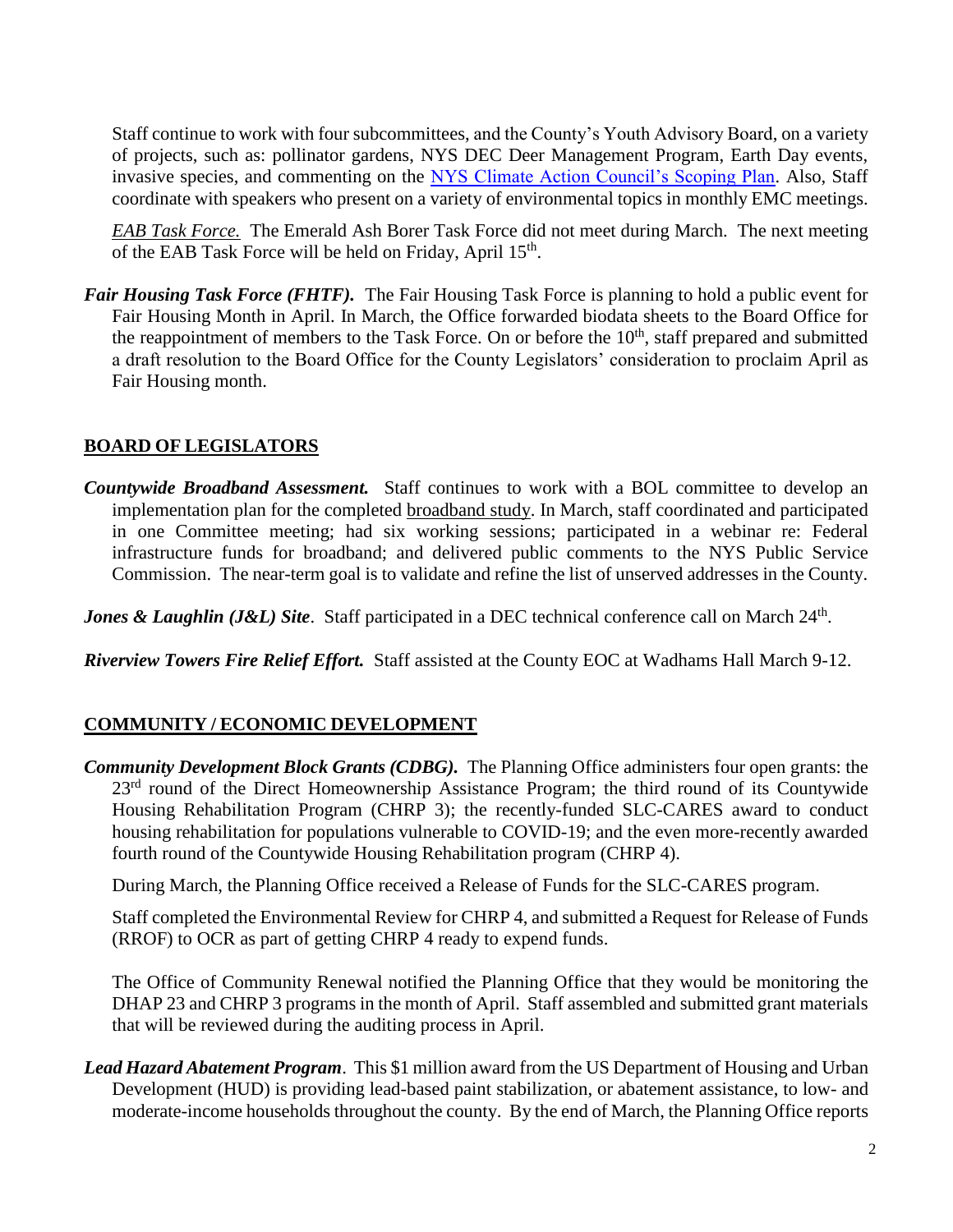that 15 units have been completed, 4 units are in the construction process, and 9 clients are in an application phase.

- *Recreation.* Staff are actively following a handful of organizations and attending webinars that address developing recreational assets in rural communities.
- *Jefferson Community College Center for Community Studies.* On the 2<sup>nd</sup>, Assistant Professor Larry Danforth delivered a summary of the 2021 community survey to County Department Heads, and invited Department Heads to suggest questions to include in the next annual survey. On the  $28<sup>th</sup>$ , Matilda participated in a stakeholder work session with Center staff to identify current issues and questions to include in a tri-county survey that will be conducted this spring.

#### **GEOGRAPHIC INFORMATION SYSTEM**

*Board of Elections (BOE).* Staff completed a project that updated election district boundaries to comply with the new legislative districts. Final products, static .pdf maps and a digital web map, were shared with the BOE and the County Administrator.

#### *County Enterprise GIS*.

- <https://gis.stlawco.org/portal/home/index.html>
- GIS Web App: Proposed Solar sites in the County: Updated with recent Madrid solar project (Acer Solar). <https://gis.stlawco.org/portal/apps/View/index.html?appid=6f3d7fb0923448ed90c3385eb0f8a872>
- GIS Web Map: 2021 Septic Repair Program Waterbodies with 250' Buffer: <https://gis.stlawco.org/portal/home/webmap/viewer.html?webmap=d8a8b0c7e637400a9c269323b7670a19>
- *Emergency Management Services.* Staff continue to provide GIS assistance to this department as their GIS workflows evolve. In partnership with SLC Real Property, Staff is assisting with the publication of an address dataset that will be frequently updated and easily accessible for County GIS users.
- *SLC IDA.* Staff are assisting with a project to access GIS data for the Arconic property in Massena.

#### **GRANTS**

- *Grants Notice Distribution.* The Grants Notice is distributed to County Department Heads, Legislators, Superintendents of Schools, local municipal officials and approximately 350 additional individuals representing organizations throughout the North Country.
- *Hazard Mitigation Plan, 5-Year Update*. Staff are assisting Emergency Services with the required fiveyear update of the SLC Multi-Jurisdictional All-Hazard Mitigation Plan. The County and its consulting team are awaiting comments on the draft HMP from NYS Division of Homeland Security and Emergency Services.
- *Septic Repair Program.* The County has funds from the NYS Environmental Facilities Corporation (EFC) to repair or replace deficient septic tanks within 250 feet of the St. Lawrence River in communities west of Ogdensburg, and along the lower portion of the Raquette River (from Norfolk through Massena). To